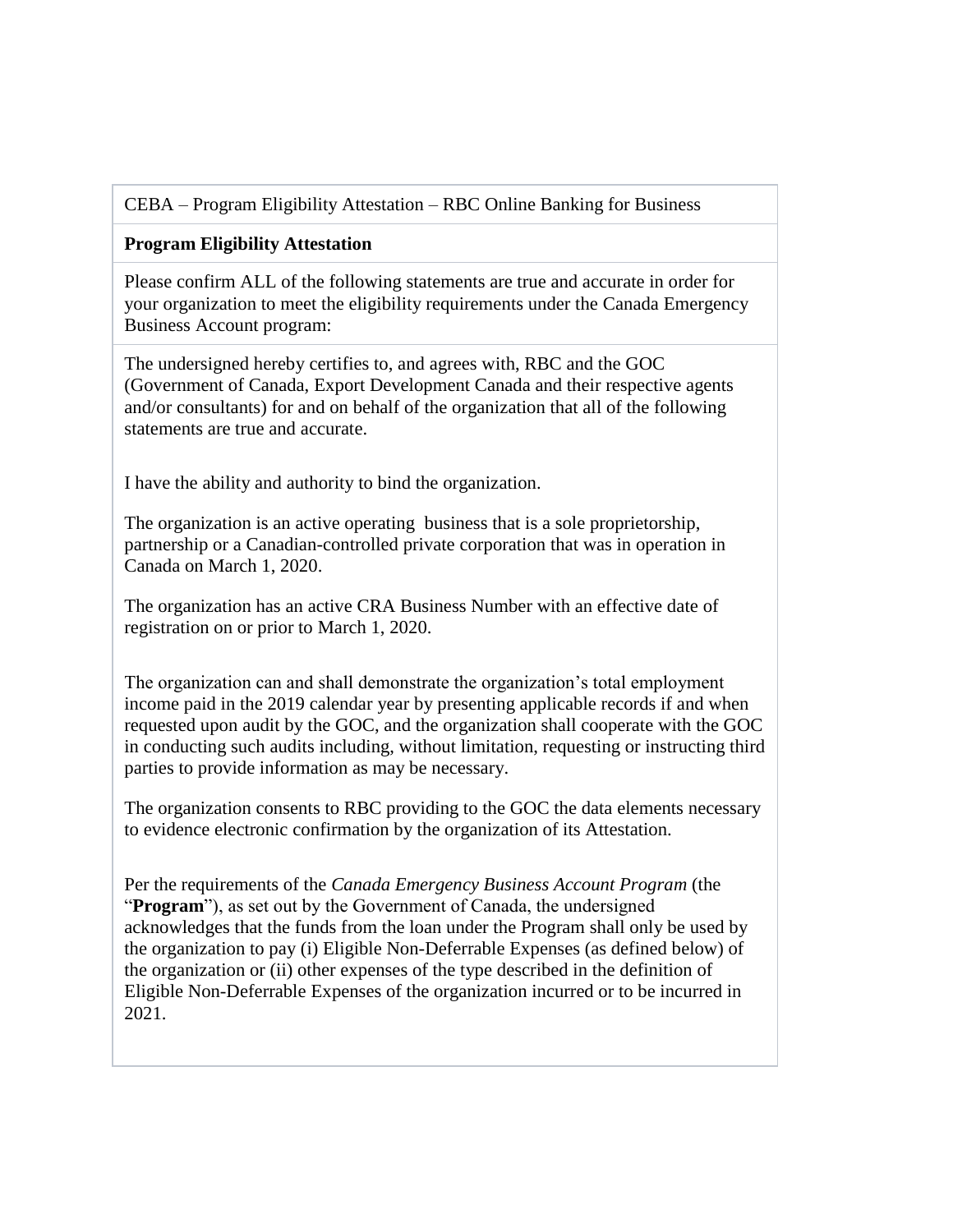"**Eligible Non-Deferrable Expenses**" means the following expenses (and only the following expenses) incurred or to be incurred in 2020 provided that they are not deferrable after 2020: wages and other employment expenses to independent (arm's length) third parties; rent or lease payments for real estate used for business purposes; rent or lease payments for capital equipment used for business purposes; payments incurred for insurance related costs; payments incurred for property taxes; payments incurred for business purposes for telephone and utilities in the form of gas, oil, electricity, water and internet; payments for regularly scheduled debt service; payments incurred under agreements with independent contractors and fees required in order to maintain licenses, authorizations or permissions necessary to conduct business by the organization; and any other expense in a category other than the above as may be indicated by the GOC under the Web Page from time to time as being an Eligible Non-Deferrable Expense for the purpose of the Program.

 For greater certainty, the following expenses are not Eligible Non-Deferrable Expenses and the organization cannot use the funds received under the Program to pay such expenses: any other payments or expenses such as prepayment / refinancing of existing indebtedness, payments of dividends, distributions and increases in management compensation, in each case except to the extent such expense falls under a category indicated by the GOC under the Web Page from time to time as being an Eligible Non-Deferrable Expense for the purpose of the Program.

The organization has an active business chequing/operating account with RBC.

 The organization has not previously used the Program or the *COVID Indigenous SMEs Initiative* and will not apply for support under the Program at any other financial institution or for support under the *COVID Indigenous SMEs Initiative*.

 The organization understands that (a) any attempt to have more than one loan under the Program may result in default under the loan in respect of which this Attestation is being provided, prosecution or other enforcement measures available at law or otherwise and (b) receiving support under the *COVID Indigenous SMEs Initiative* disqualifies the organization under the Program and may result in default under the loan in respect of which this Attestation is being provided, prosecution or other enforcement measures available at law or otherwise.

The organization agrees to participate in post-funding surveys conducted by the GOC and agrees that relevant contact information of the organization can be shared with the GOC for that purpose.

 The organization acknowledges its intention to continue to operate its business or to resume operations.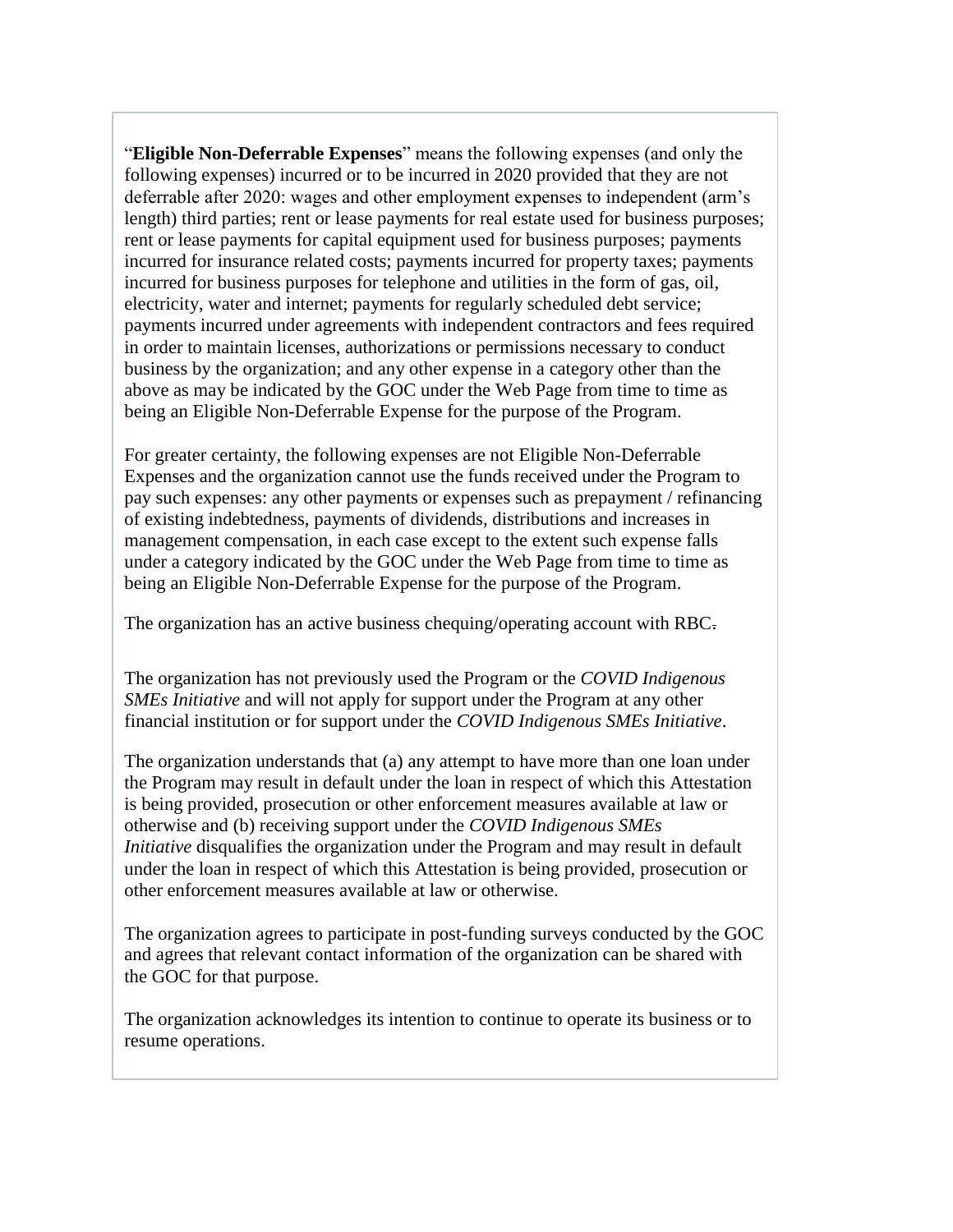Per the requirements of the Program, as set out by the Government of Canada, the organization confirms that:

a) it is not a government organization or body, or an entity wholly owned by a government organization or body;

b) it is not a non-profit organization, registered charity, union, or fraternal benefit society or order, or an entity owned by such an organization, unless the entity is actively carrying on a business in Canada (including a related business in the case of a registered charity) that earns revenue from the regular supply of property / goods or services;

c) it is not an entity owned by any Federal Member of the Parliament of Canada or Senator of the Parliament Canada; and

d) it does not promote violence, incite hatred or discriminate on the basis of sex, gender identity or expression, sexual orientation, colour, race, ethnic or national origin, religion, age or mental or physical disability, contrary to applicable laws.

 The organization acknowledges that RBC, and the GOC, will rely upon the accuracy of this Attestation and associated documentation (including copies of Eligible Non-Deferrable Expense Documents) in making loans and advances to the organization pursuant to the Program and acknowledges and agrees that an audit or investigation may be conducted by RBC or by the GOC to ascertain the veracity of this Attestation and such information and documentation and the eligibility of the organization under the Program. The organization also consents to the sharing between RBC and the GOC of information relating to the outcome of any such audit or investigation, and any related information and documentation.

 The organization acknowledges that any breach of or inaccuracy in any statement or information provided herein or in any associated documentation shall result in the organization's ineligibility under the Program, trigger an immediate obligation to repay to RBC any loans made to the organization under the Program, and could result in the criminal prosecution of the individual making the Attestation, the organization, and other individuals involved in the provision of inaccurate information on behalf of the organization. **Knowingly submitting inaccurate information or documentation as part of this Attestation could result in criminal penalties of up to 14 years' imprisonment, as well as significant fines, and the court-ordered repayment of any monies advanced.**

 The organization understands and agrees that all information (including, for greater certainty, any personal information) obtained or maintained by RBC or the GOC in connection with the Program, including the information included in this Attestation and other documentation, can be shared between RBC and the GOC including for the purposes of administering, monitoring and auditing the Program and/or for research